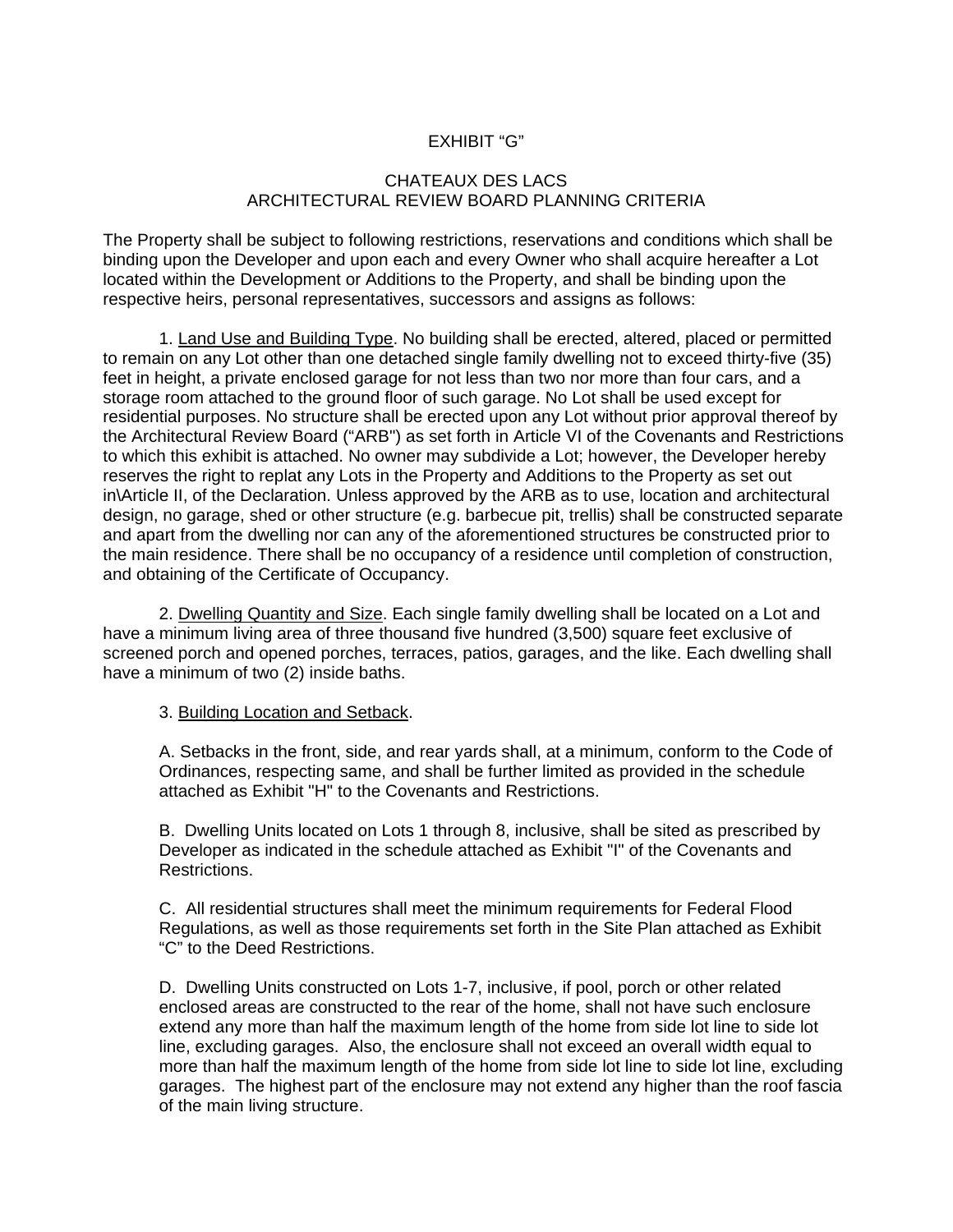4. Roofs and Roofing Materials. Flat roofs shall not be permitted unless approved by the ARB. Such areas where flat roofs may be permitted are Florida rooms, porches and patios. There shall be no flat roofs on the entire main body of a residence, unless the ARB shall deem it appropriate in relationship to the overall design. No built-up roofs shall be permitted, except on approved flat surfaces. Roofing materials shall be wood shakes or asphalt shingles unless specifically approved by the ARB. Cement tile, other than a natural, unfinished, gray color concrete, shall be acceptable.

5. Garages. All garages must have a minimum width of twenty-two (22) feet for a two-car garage. All garages must have either a single overhead door with a minimum door width of sixteen (16) feet for a two-car garage or two, eight (8) feet in width overhead doors. No carports shall be permitted. Openings of garages shall not be visible from the street, if possible. All garage doors must be maintained in a usable condition. Metal garage doors shall be acceptable, provided that same are of architectural quality, of heavy gauge construction, and painted.

6. Driveway Construction. All Units shall have paved driveways of stable and permanent construction materials (e.g. concrete, brick, etc.) of at least sixteen (16) feet in width at entrance to the garage, except for driveway located on Lot 10, which shall comply with such requirements only to the extent of the first one hundred (100) feet from the street. In this regard except for Lot 10, asphalt driveways are specifically prohibited. Inasmuch as each driveway must cross a culvert, it shall not impede the flow of storm waters or other such drainage improvements as may be required. Moreover, all culverts shall be approved by the ARB as to both design and size

7. Games and Play Structures. All basketball backboards and any other fixed games and play structures shall be located at the side or rear of the dwelling or on the inside portion of the corner Lots within the setback lines. Tree houses or platforms of a like kind or nature shall not be constructed on any part of the Lot located in front of the rear line of the residence constructed thereon, nor be visible from the street.

8. Fences, Walls, and Hedges. Composition, location and height of any fence, wall, or hedge to be constructed or planted on any Lot shall be subject to the approval of the ARB. No chain link or metal fencing visible from the street or adjoining Lots shall be allowed, and all fences which utilize posts and stringers shall be constructed in such a manner that the post and/or stringer shall be completely concealed from view of the street any adjacent Lot.

9. Swimming Pools and Tennis Courts. Any swimming pool, tennis court, hot tubs or other such bathing facility, or playing surfaces which is of permanent construction (e.g. basketball or shuffleboard courts) to be constructed on any Lot shall be subject to requirements and review by the ARB. Particular attention shall be paid to avoid excessive noise and illumination from night lighting systems on adjacent Lots. No tennis court shall be permitted on Lots 1 through 7, inclusive, and Lots 16 through 21 inclusive.

10. Garbage and Trash Disposal. All trash, garbage and other waste shall be kept in sanitary containers, and, except during pick-up, if required to be placed at the curb, all containers shall be kept within an enclosure which the ARB shall require to be constructed with each home. Such enclosure shall be shown on the construction plans for approval by the ARB and shall be located in such a manner that it will be out of sight from the front or side streets. There shall be no burning of trash or other waste material.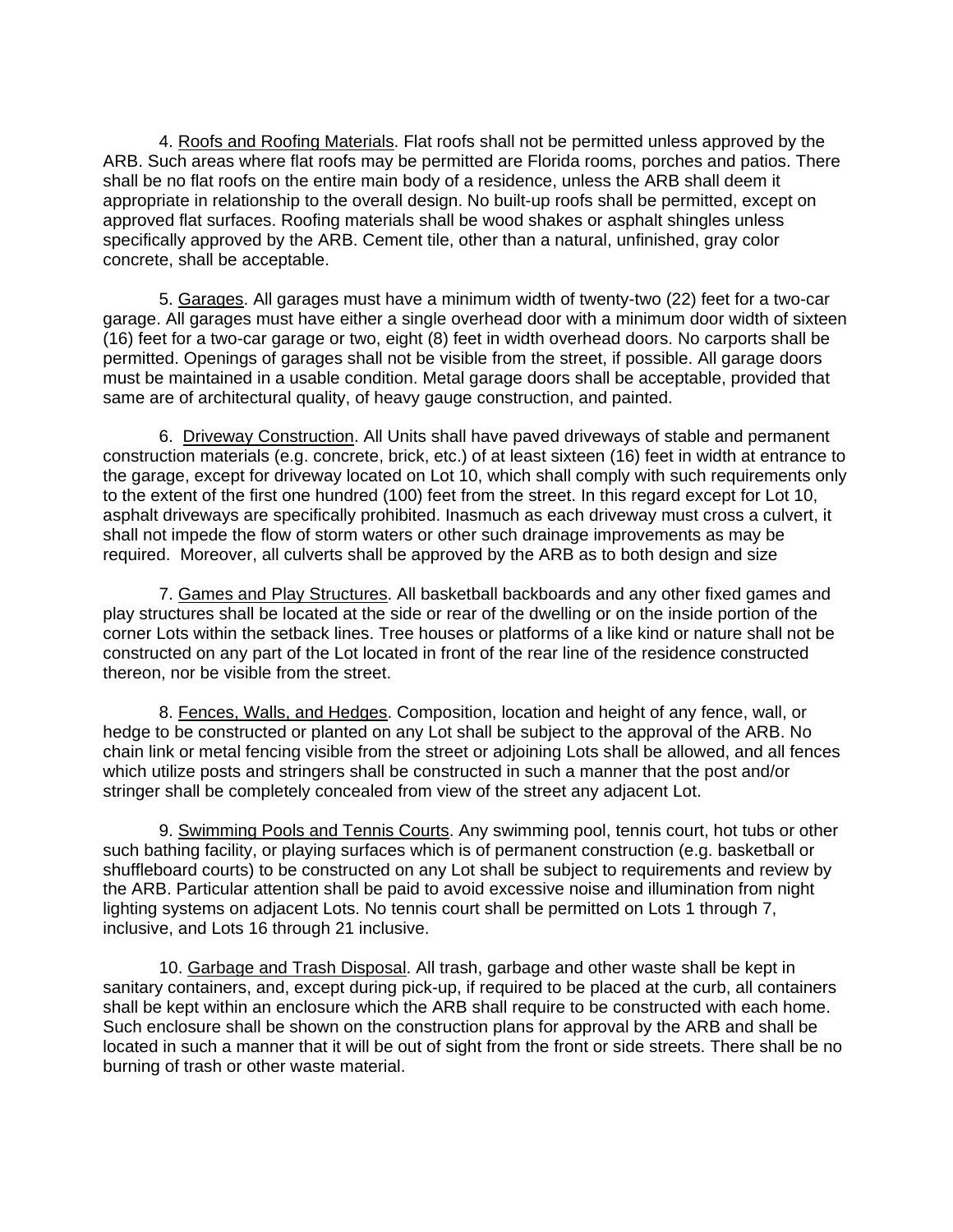11. Clotheslines. All clotheslines shall be placed at the rear and within the area encompassed by a rearward extension of the sidelines of said Dwelling and in no case shall be visible from the street or from adjoining Lots.

12. Window Air Conditioning Units. Unless prior approval of the ARB is obtained, no window air conditioning units shall be permitted.

13. Mailboxes. Stucco, brick, and stone are the only three materials that shall be allowed to be used for the mailbox, whichever of these materials is being used most on the exterior of the home it serves. All other requirements concerning dimensions and detailing shall be as shown on the attached exhibit.

14. Windows. All exterior windows shall be of anodized bronze finish or painted aluminum.

15. Sight Distance at Intersections. No hedge, shrub, tree, or other planting which obstructs sightlines and elevations shall be permitted on Lots 1 through 9, inclusive, and 19 through 21, inclusive.

16. Utility Connections. All house connections for all utilities including, but not limited to, water, sewer, electricity, telephone and cable television shall be run underground from the proper connecting points to the dwelling structure in such a manner to be acceptable to the governing utility authority as well as the ARB.

17. Exterior Post Lights. Paragraph removed by amendment on 12/14/1988

18. House Numbers. On each Lot the house number shall be clearly displayed in such a manner that it can be visible from the street. Numbers shall be displayed on the residence, mailbox, post light or other such structure built specifically for this purpose with the approval of the ARB.

19. Antennas. It is the general intent that no external antennas or satellite dishes for transmission, reception, or for any other purpose shall be allowed to be constructed on any Lot.

20. Dwelling Quality. The ARB shall have final approval of all exterior building materials. Exposed concrete blocks shall not be permitted as an exterior finish of any living unit or detached structure above grade. No artificial or imitation materials (e.g. stone, brick) shall be permitted. The ARB shall encourage the use of wood, brick, stone or other such material that will blend with the environment of the Development. In intent, this criteria discourages the practice of placing materials on the sides and rear of a residence that are essentially different from the front elevation.

21. Landscaping, Sodded and Natural Areas. All Lots shall be completely grassed and landscaped except in areas outlined to remain "natural" as defined on the engineered development site plan. All sod shall be Floritam. Owners shall install a full irrigation system covering all areas of their Lots not retained in a natural setting as defined by the ARB.

22. Review Documents. Prior to the obtaining of a building permit or application for any commitment for construction financing, plans and specifications for all improvements shall be submitted to the ARB. The following criteria shall apply to those documents:

A. Drawings and documents required for review shall consist of the following: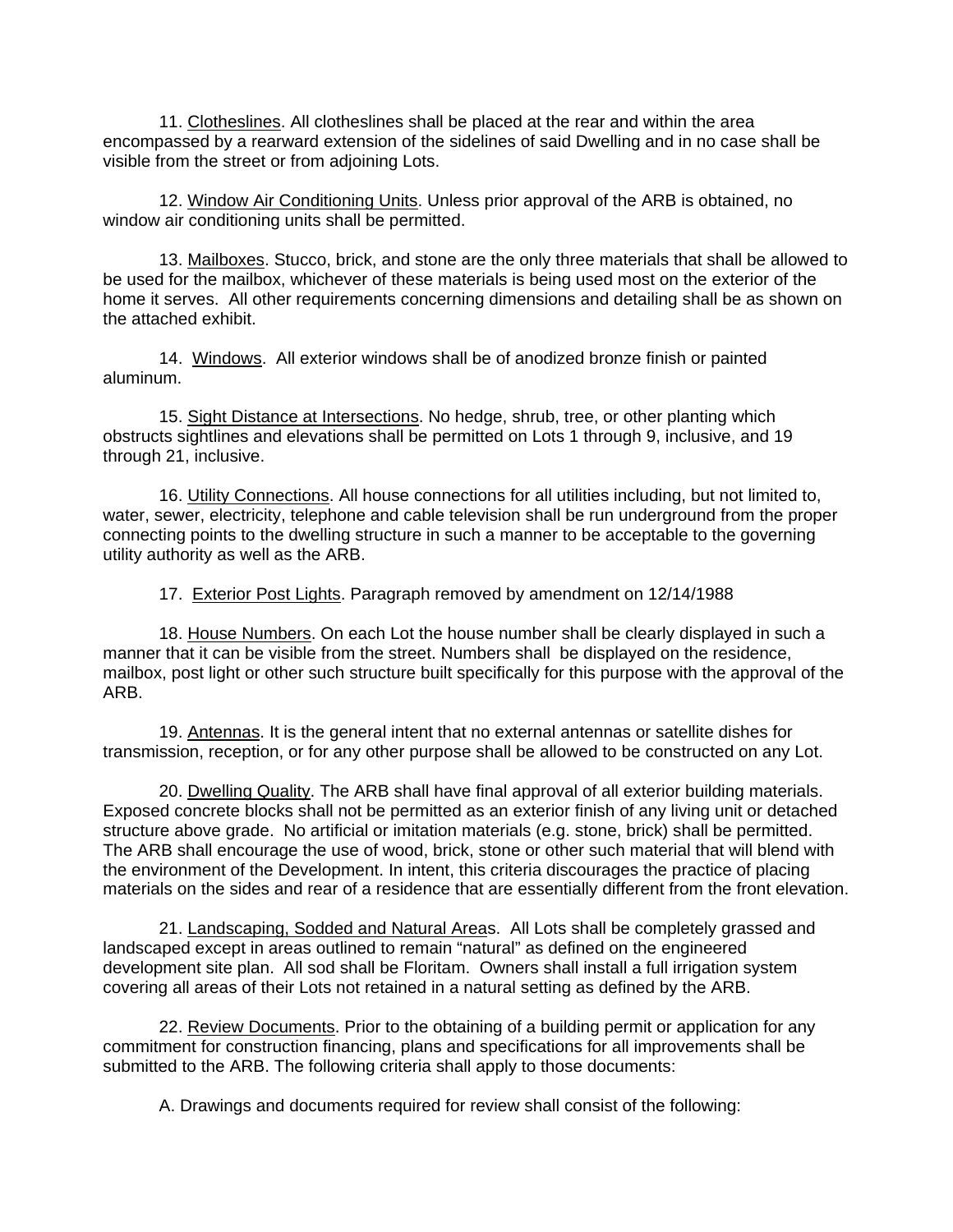1. Site plan at a scale of not less than  $1" = 20'-0"$ .

2. Floor plans of a scale of not less than 1/8" = 1'-0".

3. Elevations of all sides of contemplated structures at a scale of not less than 1/8"  $= 1'$ -0".

4. Summary specification list of all proposed exterior materials.

5. Finished floor slab elevations of the main living area in order to assure conformance with engineered site plan recommendations.

B. The site plan shall show the following:

1. Location and size of all structures with dimension setbacks from property lines.

2. Location of all walkways, driveways, retaining walls, steps, fences, pools or any such improvements to be constructed on the Lot.

3. Existing and proposed topographic elevations for Lot grades, as well as, all floor elevations for proposed structures. Elevations shall al so he given for all proposed walks, stairways, retaining walls, driveways and the like improvements. Drainage patterns should also be illustrated.

4. Locations and type of all trees in excess of six (6) inches in diameter at two feet above the existing ground.

5. Location of all mailboxes, post lamps, house numbers, trash receptacles, air conditioning compressors, swimming pool filters and other such appurtenances which may be associated with the dwelling unit.

6. The location of all utility connections for sewer, water, electricity and the like. 7. All easements, setbacks and other such requirements as shown on the plat or as per governmental regulations.

8. All areas to receive landscaping, sodding or to be left in their natural state. Any areas which are indicated for landscaping shall indicate the type and size of such plant materials.

C. The floor plan shall delineate the names of each room and/or the purpose of such room. There shall be an overall computation of the total living area, roofed or covered area, and garage or storage space.

D. All building elevations should clearly indicate the materials shown as well as color and/or texture if not known by its designation. If house numbers are to be displayed on the residence, they shall be located on the appropriate elevation.

E. All contractors shall be given a list of "Contractors Rules" with which they shall agree to comply prior to the commencement of any work. Non-compliance shall result in the Association having the right to impose whatever measures are necessary for compliance and to back-charge the contractor accordingly.

23. Gutters and Downspouts. Gutters and downspouts may be required in cases where runoff from roof surfaces may cause erosion of the Lot. All downspouts will have splash blocks, sumps or other such erosion control.

24. Exterior Materials. If any exterior material designation is not commonly known as to the color, texture or other such characteristic of its appearance and cannot be specified in such a manner that it is clearly understood by the ARB, a sample of such material shall be supplied for approval prior to its application and/or installation.